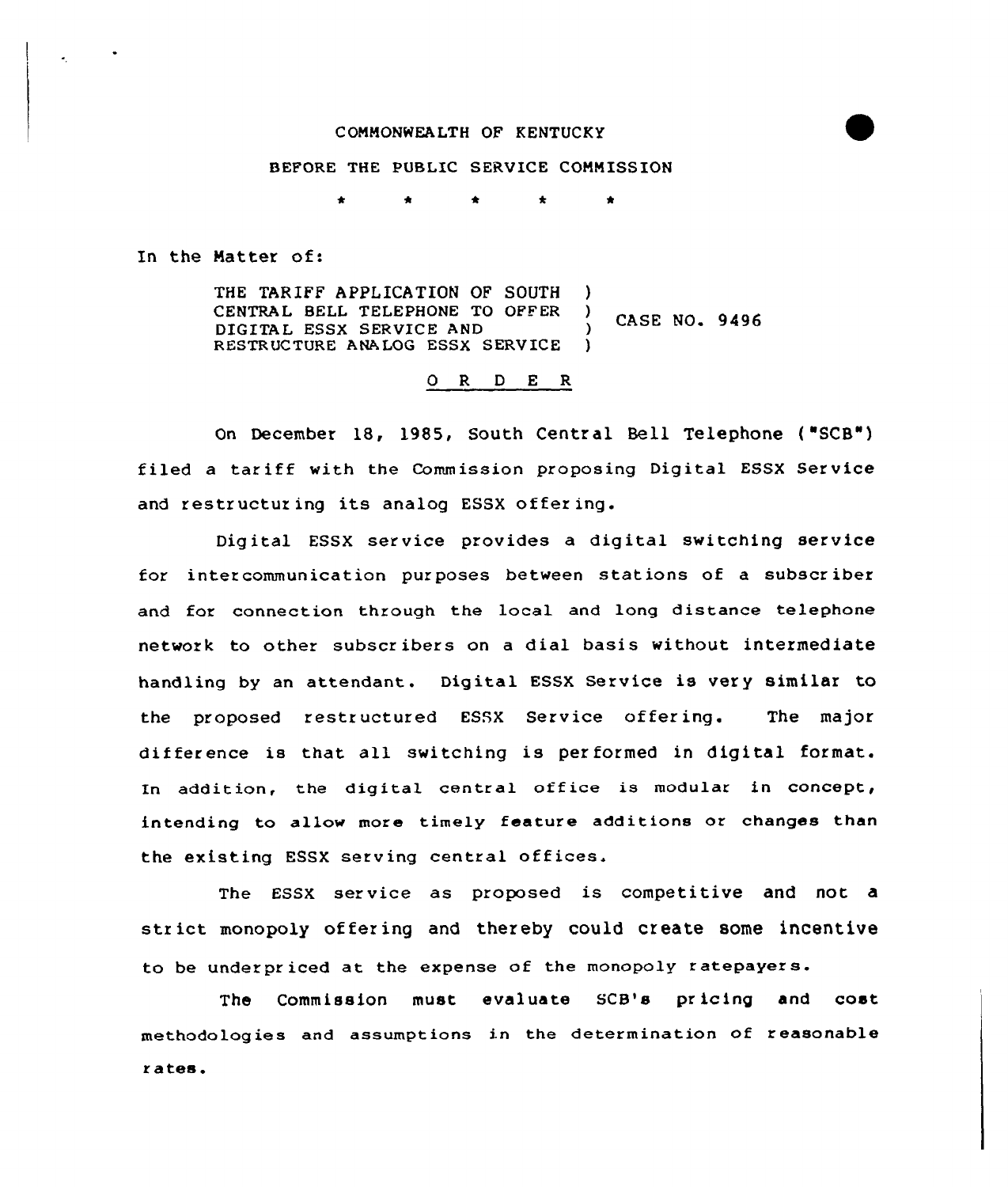The Commission's evaluation of a complicated service offering such as the proposed tariff can be lengthy and time consuming and could prevent SCB from competing during the period of investigation. This delay may in turn harm SCB and the monopoly ratepayers.

Since these concerns appear to be directly opposite, the Commission has for some time sought resolution of them. En this filing SCB has proposed a solution to this problem.

SCB has requested that the rates be placed into effect on an interim basis while the Commission proceeds to fully investigate the reasonableness of the proposed rates. When the Commission has made its determination as to their reasonableness and should the interim rates fall belov those found reasonable, the Commission vill impute the difference as an adjustment to regulated revenues, thus placing the burden of the shortfall on the stockholders. This process will continue throughout the length of all contracts negotiated during the period in which the interim rates are in effect.

The Commission has evaluated SCB's proposal and is of the opinion that it does provide <sup>a</sup> reasonable solution to the above mentioned problem and should be approved in this case. While, the Commission does not endorse the plan for all future "competitive service offerings," it vill consider the same or similar proposals on a case by case basis.

 $-2-$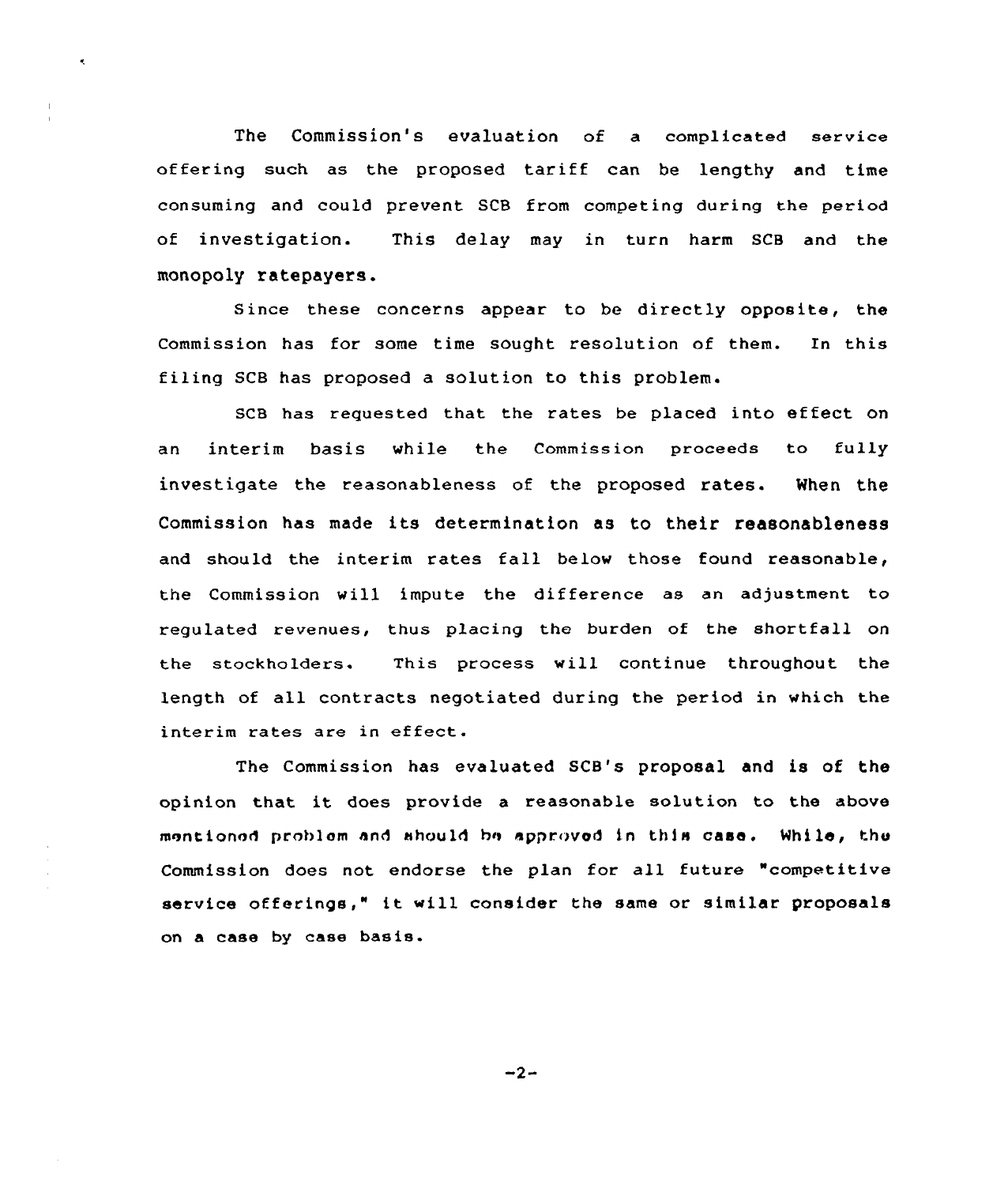The Commission does not expect this plan, in any way, to lessen the degree of effectiveness of its analysis of the cost studies and other information regarding the appropriate pricing in this tariff. SCB should not interpret the Commission's endorsement of the "interim" plan to lessen the need for a full and complete investigation.

SCB should immediately begin to log all new ESSX installations provided under this interim tariff and should further provide all information requested at the conference held in the Commission's offices on January 17, 1986, and not previously submitted.

Further Orders and requests for information concerning the pricing issues shall follow.

IT IS THEREFORE ORDERED that:

l. Interim approval of SCB's tariff filing restructuring analog ESSX and introducing Digital ESSX service be and it hereby is granted.

2, Durinq such interim approval SCB shall log all new ESSX installations provided under this tariff.

3. If, at the time the Commission rules on the tariff proposal, the rates or services allowed are different than those proposed, SCB shall calculate the difference in revenue for those customers provided service under the new tariff.

 $-3-$